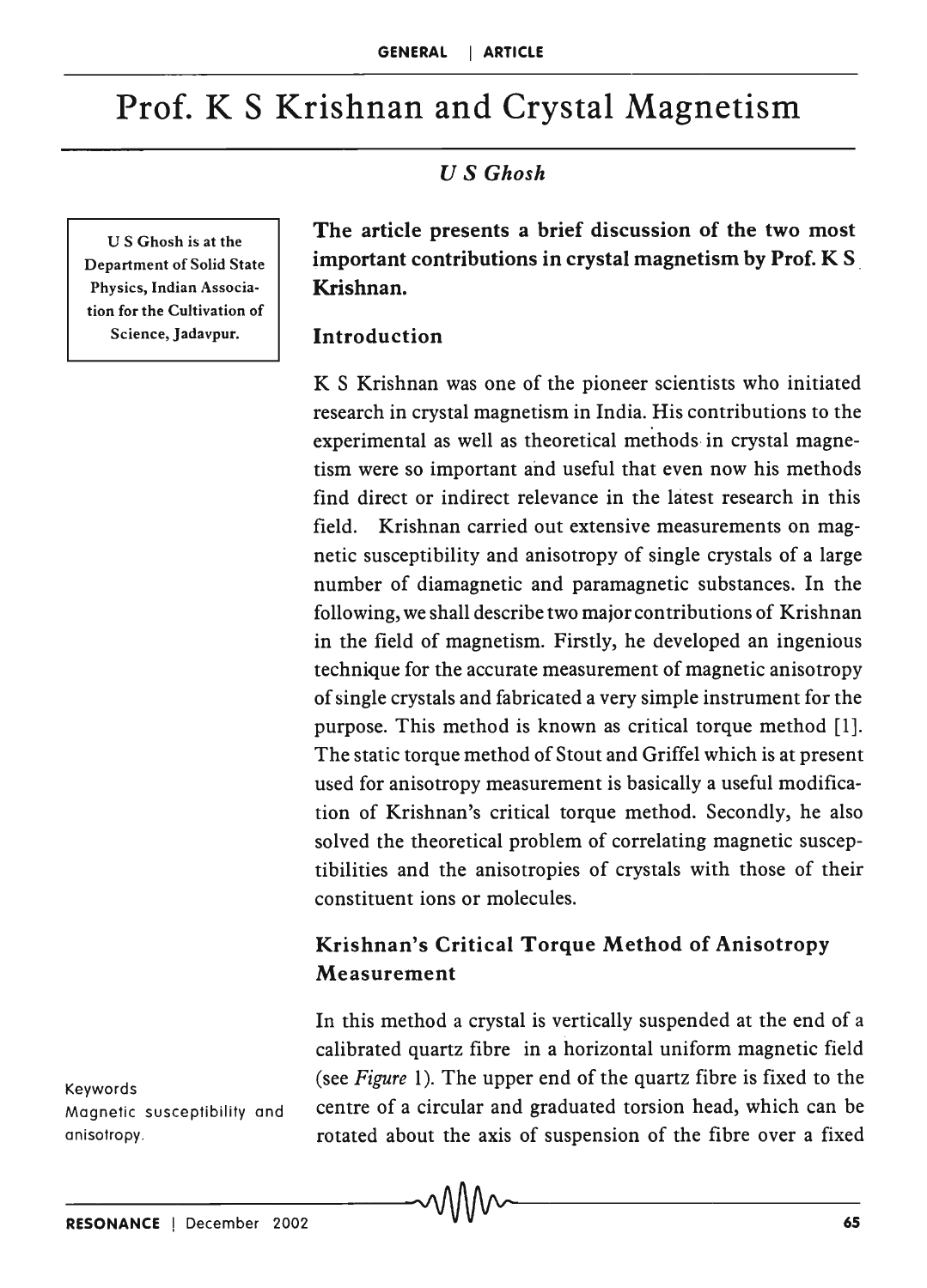

Figure 1. Krishnan's anisotropy balance (schematic diagram)

1. Torsion head, 2. Quartz fibre, 3. Crystal, 4,5. Poles of electromagnet, H--- magnetic field

 $\alpha$  = angle through which torsion head is rotated from setting position.

 $\phi$  = a much smaller angle through which crystal rotates from setting position. For  $\alpha = \alpha_c$ ,  $\pi = \pi/4$ ,  $\alpha_c$  may involve a number of full rotation of torsion head.

circular vernier scale. When the magnetic field is switched on, the torque on the crystal will tend to set the direction of maximum susceptibility  $\chi_{\text{max}}$  in the horizontal plane parallel to the direction of magnetic field. As a result, the crystal will rotate till the torque is balanced by the restoring couple due to the torsion produced in the suspension fibre. With the magnetic field on, the torsion head is suitably rotated so that twist in the suspension fibre is released and the crystal is in equilibrium orientation with zero torsion in the suspension fibre. This is ensured by switching on and off the magnetic field when there will be no rotation of the crystal. This equilibrium orientation of the crystal is also known as the setting position when the  $\chi_{\text{max}}$  direction in the horizontal plane is parallel to the field. After allowing the crystal to orient in the setting position and with the field switched on if the torsion head

is slowly rotated by an angle  $\alpha$  from the setting position the crystal will also rotate in the same direction by a smaller angle  $\phi$ , smaller because the restoring couple due to the magnetic field opposes any deviation of the crystal from the original (setting) position. The couple acting on the crystal tending to restore it to its original orientation is 1/2 (m/M) ( $\chi_{\text{max}} - \chi_{\text{min}}$ )  $H^2 \sin 2\phi$ , where *m* and M are the mass and molecular weight of the crystal and  $(\chi_{\text{max}}-\chi_{\text{min}})$  is the molar anisotropy in the horizontal plane of the suspended crystal. This couple is balanced by that due to the torsion of the fibre, the couple due to torsion being  $C(\alpha-\phi)$ , where  $C$  is the torsion constant. Thus we have

$$
C\left(\alpha-\phi\right) = \frac{1}{2}\left(m/M\right)\left(\chi_{\text{max}}-\chi_{\text{min}}\right)H^2\sin 2\phi\,. \tag{1}
$$

If the rotation of the torsion head is continued slowly, a stage will be reached when the angle  $\phi$  just assumes the value  $\pi/4$  for which the restoring couple due to magnetic field is maximum, the corresponding value of  $\alpha$  is then denoted by a critical value  $\alpha_{C}$  For further slight rotation of the torsion head,  $\alpha$  just exceeds  $\alpha_C$ ,  $\phi$  will tend to exceed  $\pi/4$  and the restoring couple due to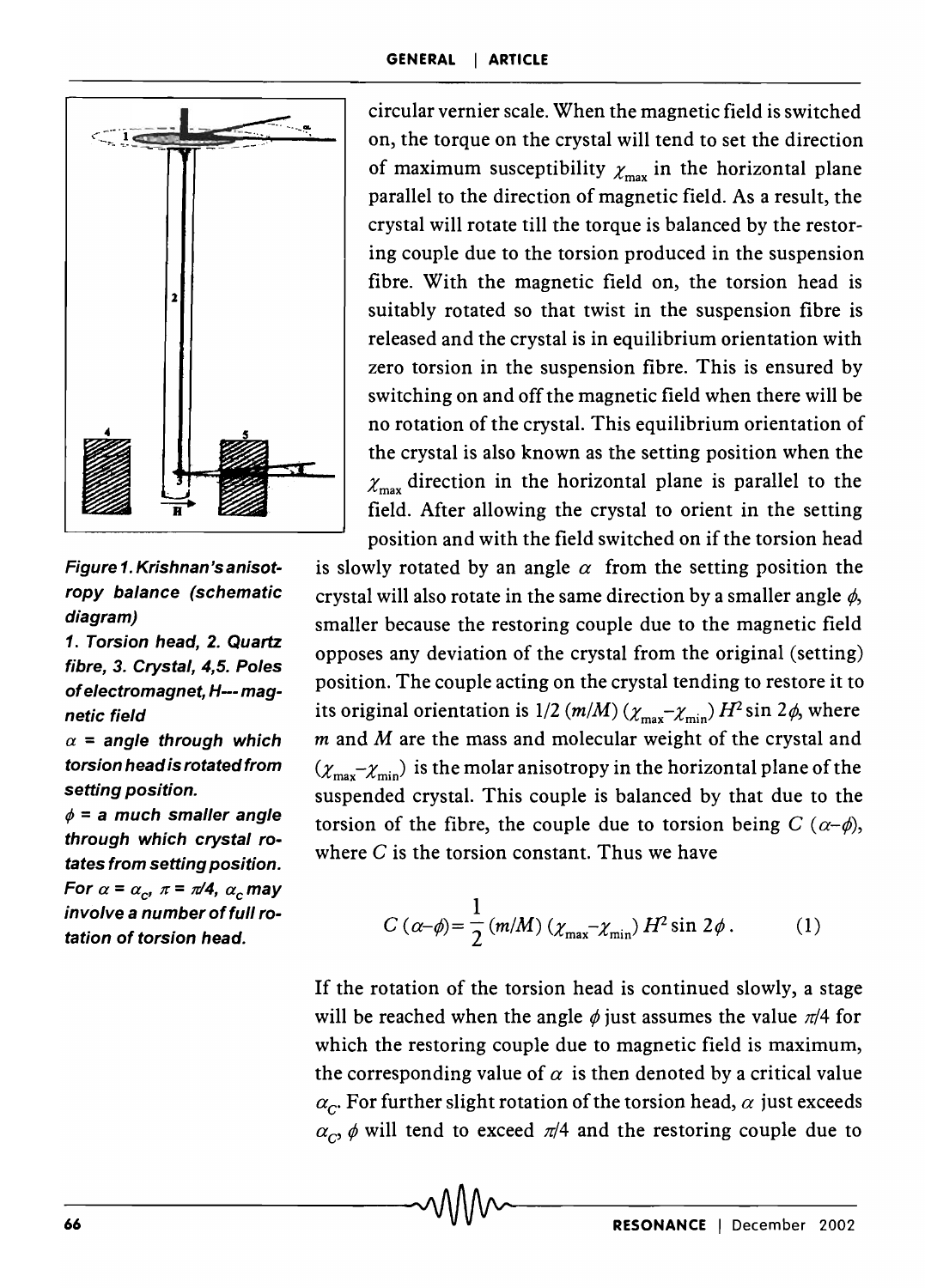magnetic field will tend to diminish and the torsional couple due to twist of the fibre will be more than sufficient to compensate the restoring couple. As a result the crystal will turn round over a large angle if the fibre is thin. Thus  $\alpha_c$  will be critical angle of rotation of the torsion head from the original setting position such that a slight further rotation of the torsion head will be just sufficient to make the crystal suddenly turn round. This critical angle  $\alpha_c$  can be measured accurately. Thus we have

$$
C\left(\alpha_{C} - \pi/4\right) = \frac{1}{2} \left(m/M\right) \left(\chi_{\text{max}} - \chi_{\text{min}}\right) H^{2}.
$$

$$
\left(\chi_{\text{max}} - \chi_{\text{min}}\right) = \frac{MC}{mH^{2}} \left(2\alpha_{C} - \pi/2\right) \tag{2}
$$

Hence knowing  $\alpha_c$  the anisotropy  $(\chi_{\text{max}}-\chi_{\text{min}})$  in the horizontal plane of the crystal can be obtained. In actual practice, the ratio  $C/H^2$  in (2) can be eliminated by comparing the result with that of a standard crystal of known anisotropy in a plane. This is the famous critical torque method of Krishnan for measuring magnetic anisotropy.

# Correlation between Principal Crystalline and Molecular Susceptibilities

We shall now deal with another important contribution [2] that Krishnan made in collaboration with Kathlene Lonsdale. The work gives, in favourable cases, very useful information regarding the orientation of the principal magnetic axes of the crystal relative to the crystal axes and also the relation of principal susceptibilities of the crystal with those of the constituting ions or molecules.

Lonsdale and Krishnan carried out the mathematical formulation of the components of the resultant crystalline tensor in terms of those of the molecular tensors. From such mathematical formulation useful informations as stated above were derived for different crystal systems under certain approximation but the most useful and interesting conclusions were drawn for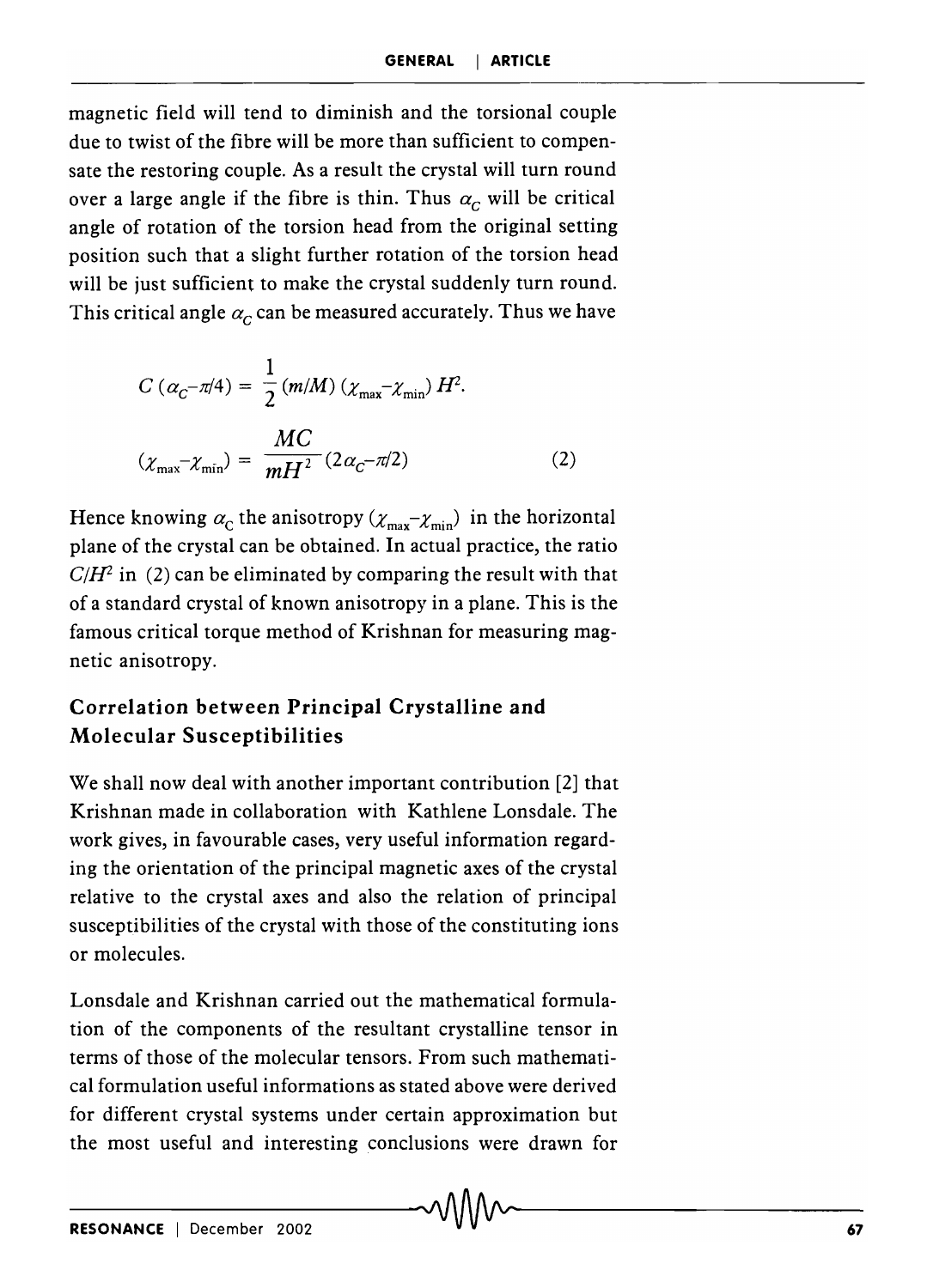monoclinic crystals. Krishnan and his group carried out magnetic measurements on a large number of diamagnetic organic crystal and also paramagnetic inorganic crystals belonging to monoclinic system. The diamagnetic crystals consisted of planer molecules. Denoting the principal crystalline and molecular susceptibilities by  $\chi_1, \chi_2, \chi_3$  and  $K_1, K_2, K_3$ , respectively, for diamagnetic planer molecules  $K_1 = K_2 = K_1$ , and  $K_3 = K_{11}$ , where  $K_{\perp}$  is the principal molecular susceptibility along the normal to the molecular plane and  $K_{\perp}$  is along any direction in the plane. For the paramagnetic monoclinic crystals containing coordination complexes, the ionic cluster was assumed to possess uniaxial symmetry such that  $K_1, K_2 = K_1$  and  $K_3 = K_{11}$ . The mathematical relations between the crystalline and molecular tensor that Lonsdale and Krishnan derived in a monoclinic crystal led to the important results summarized in *Box* 1. See also *Figure 2.* 

The most interesting feature is that with the assumption of uniaxial symmetry, ionic anisotropy can be very easily obtained from the experiments on crystalline anisotropies even without the knowledge of relative orientation of the ionic and crystalline tensors. Further, an idea of orientation of the symmetry axis of the ion can be obtained from the crystalline anisotropy data alone.



Figure 2. Location of the principal crystalline and molecular susceptibility axes in a monoclinic crystal. The figure refers to a paramagnetic monoclinic crystal for K<sub> $\vert$ </sub>> K<sub> $\vert$ </sub>. When K<sub> $\vert$ </sub>  $>$  K<sub>i</sub>,  $\chi$ <sub>1</sub>,  $\chi$ <sub>2</sub> and should be interchanged. The above figure is also valid for diamagnetic monoclinic crystal consisting of planer molecule for which  $K_{\parallel} > K_{\perp}$ numerically (i.e. algebraically  $K \ge K_{\mathfrak{m}}$ ). a,b,c, - crystallographic axes and  $\beta$ obtuse monoclinic angle.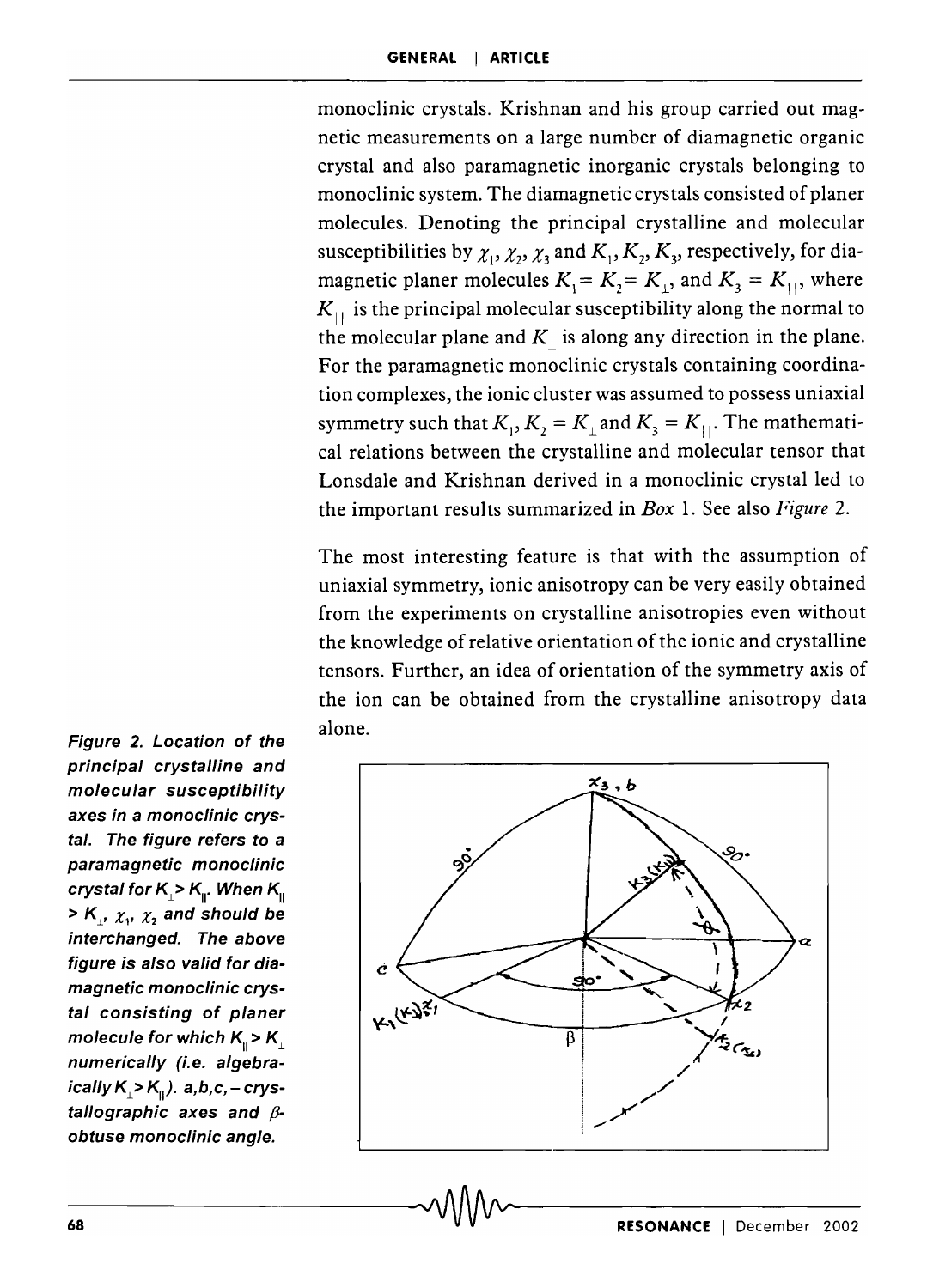#### **Box 1**

" . One of the three principal crystalline susceptibility axes (which is taken as  $\gamma$ , axis) coincides with the symmetry axis 'b' of the monoclinic crystal and the other two principal susceptibility axes ( $\chi_i$  and  $\chi_2$ ) lie in the symmetry plane (a-c) i.e., (010) plane.

2. For a diamagnetic crystal consisting of planer molecule  $K_3 \gg K_1$  or  $K_2$  (numerically) i.e.  $K_1 \gg K_1$ numerically and  $\chi_1$  is taken to be numerically smaller than  $\chi_2$  i.e.  $|\chi_1| \le |\chi_2|$ .

$$
\chi_1 = K_1 \gg K_1
$$
  
\n
$$
\chi_2 = K_3 - (K_3 - K_1) \sin^2 \phi = K_{\parallel} \cos^2 \phi + K_{\perp} \sin^2 \phi
$$
  
\n
$$
\chi_3 = K_1 - (K_3 - K_1) \sin^2 \phi = K_{\parallel} \sin^2 \phi + K_{\perp} \cos^2 \phi,
$$
\n(3)

where  $\phi$  is the angle that  $K_{\parallel}$  axis makes with the reflection plane (ac) i.e. (90 -  $\phi$ ) is the angle between  $K_{\parallel}$  and 'b' axes.

The above relations given in (3) indicate that the plane of the molecule cuts the (a-c) i.e. (010) plane along a line which is the  $\chi_1$  axis lying in the (010) plane. Further,  $|K_\parallel - K_\perp| = (\chi_1 - \chi_2) + (\chi_1 - \chi_3)$ . Moreover,  $\phi$  can also be evaluated from (3). Thus some useful information about the orientation of molecular plane can be obtained from magnetic investigations.

3. For a paramagnetic monoclinic crystal  $\chi_1 > \chi_2$  by convention. With the assumption of uniaxial symmetry of the ion,  $K_1 = K_2 = K_1$  and  $K_3 = K_{\parallel}$ , the equations in (3) also hold good in a paramagnetic monoclinic crystal if  $K_1 > K_1$ . For  $K_1 > K_1$ ,  $\chi_1$  and  $\chi_2$  in the equations in (3) should be interchanged. From these two sets of equation for the two cases we summarize the conclusion as follows:

(a) The symmetry axis of the ion i.e.  $K_i$  axis lies either in the  $\chi_1 \chi_3$  plane or in the  $\chi_2 \chi_3$  plane depending on whether  $K > K_1$ , or  $K_1 > K_0$ , respectively.

(b) When  $K > K<sub>1</sub>$ .

$$
K - K_{\perp} = 2 (\chi_1 - \chi_2) - (\chi_1 - \chi_3)
$$
  
\n
$$
\cos 2\phi = (\chi_1 - \chi_3) / [2(\chi_1 - \chi_2) - (\chi_1 - \chi_3)].
$$
\n(4)

(e) When  $K_1 > K_1$ 

$$
K_{\perp} - K_{\perp} = (\chi_1 - \chi_2) - (\chi_1 - \chi_3)
$$
  
\ncos 2 $\phi = (\chi_3 - \chi_2)/[(\chi_1 - \chi_2) - (\chi_1 - \chi_3)].$  (5)

It is to be noted that  $2\phi$  is the angle between the symmetry axes of the two ions related to each other by reflection in the (a-c) plane. The magnitude of cos  $2\phi$  cannot exceed unity and (4) and (5) may be used to test whether  $K_{\parallel} > K_{\perp}$ .